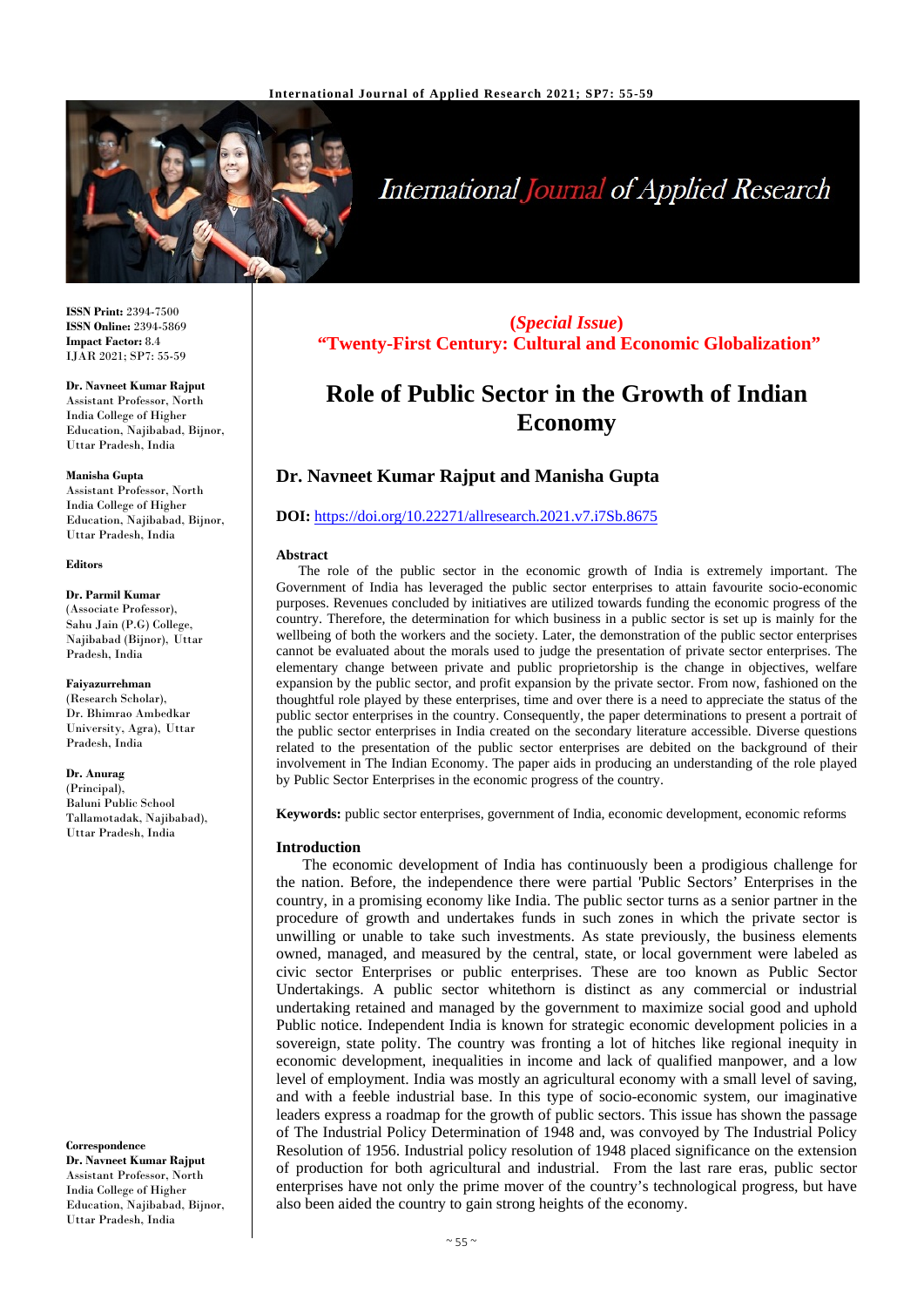#### **Objectives of the study**

Public sector enterprises have been complexing with the two objectives:

- To attain economic development.
- To fulfill simultaneously the democratic desire of the society.

The Public sector has assisted in economic growth and solidity in India since then by generating employment opportunities, study, and progress, etc. Stable development of all the regions could be supposed under this pre-eminence of The Public Sector because it does not work for unpolluted profits nor is it generous; alternatively it is go-getting towards making India a self-dependent economy. The public sector has derived to inhabit a vital position in The National economy in numerous sectors like in the production of fuel, basic metal industries, fertilizer factories, Machine Tool plants, etc.

The range of public sectors shelters almost all segments of The Economy, *i.e.,* farming, commerce, industry, speculation and banking, research and development, Public utilities, cultural and social affairs. Public Sectors have been assigned the significant part of achieving our national neutral of economic growth with social justice, making larger social gains, and establishment in different parts of the country. Public Sectors differences and promoting stable development in the different parts of the country. The Public Sector theatres a crucial role in effecting a rapid socioeconomic alteration of the economy and hence the essential to set up Public sector enterprises have been broadly recognized to bring about hasty economic growth in nations around the world.

According to Amartya Sen and Jeane Dreze, "India has insufficient and ineffective government activity in many fields like basic education, healthcare, social security, land reforms, and the promotion of social change. This apathy subsidizes the determination of extensive deprivation, economic inertia, and social inequality". In an assorted economy like India, equally public and private sectors are hypothetical to act as partners in transporting about economic development. Public sectors will have to emphasize the progress of the organization, key middle goods, production and supply of strategic commodities, and facility of social services.

#### **Assessment of public sector in India**

Archeologically, Public Sectors happenings have played a significant role in the development of Indian industry. At the time of independence, it was touched that political independence without financial self-reliance would be disadvantageous to the country's buff and self-sufficiency in policy-making (Department of Public Enterprises, 2008)<sup>[5]</sup>. At the time of independence, India was an agronomic economy with a feeble industrial base, a low level of reserves and investment and a lacks infrastructure. A vast popular of The Residents were enormously poor. Private enterprises lead to massive differences in the distribution of means which are not needed on social grounds and also on economic lands to the extent they are the result of undeserved incomes (Trivedi, 1986). Public sector enterprises have been singing a dominant and exclusive role in The Industrial growth and development of The Indian

economy. In order, to wrench apart the collected problems of unemployment, inequalities of rustic and urban, interregional and inter-class inequalities and technological backwardness and to set up a socialistic design of society in the country, The Establishment of Public Enterprises has been considered (Reddy, 1994). Because of this type of socio-economic arrangement, Indian visionary leaders illustrated a roadmap for the development of public Sectors as a tool for self-reliant economic growth. This controlling factor led to the channel of Industrial Policy Resolution 1948 and was followed by The Industrial Policy Regulation of 1956.

Pandit Jawaharlal Nehru rested the groundwork of modern India. The parts and purposes established for the nation by Pandit Nehru on the day before of Independence, namely, the speedy agricultural and industrial development of the country, the rapid development of opportunities for the profitable employment of the country, liberal reduction of social and economic disparities, removal of scarcity and achievement of self-assurance retain on as permitted today as at the time Pandit Nehru first set them out before the nation. Any industrial policy must donate to the comprehension of these goals and objectives at an enhanced pace. The Industrial Policy Resolution, 1948 put down that the manufacturer of arms and ammunition, the construction and control of atomic energy, and ownership and administration of railway transportation should be the exclusive monopoly of The Central Government. By responsibility, it has propagated the seeds for the growth of The Public Sector (Planning Commission of India, 1951) [7].

After the acceptance of the constitution of India and the socio-economic areas, the Industrial Policy was comprehensively studied and adopted in 1956. The Second Five Year Plan imagines the public sector by succeeding under the communist pattern of humanity as the guiding political philosophy. Further, the public sector is expected to effort as an instrument reduction checking the concentration of economic control (Pani, 2011). The second plan claimed that India should create an improper in heavy industries which were interpreted to encompass not just physical incomes but also the development of technical manpower (Planning Commission of India, 1969)  $[8]$ . Hence, the 1956 Industrial Policy Resolution offered the primary character to the state to assume predominant and direct accountability for industrial growth. The Industrial Policy Statement of 1973, inter alia, acknowledged high-priority industries where investment from large industrial houses and overseas companies would be permitted.

The Industrial Policy Declaration of 1977 emphasized decentralization and the role of small-scale, tiny, and lodge industries. The Industrial Policy Statement of 1980 fixated attention on the need for promoting rivalry in the domestic market, technological up-gradation, and transformation. The policy laid the basis for an increasingly competitively export-based and for cheering foreign investment in hightech areas.

# **Characteristics of public sector enterprises**

Mostly, public enterprises patent direct involvement of the government in the economic compass and assume special tasks to the government. In additional words, they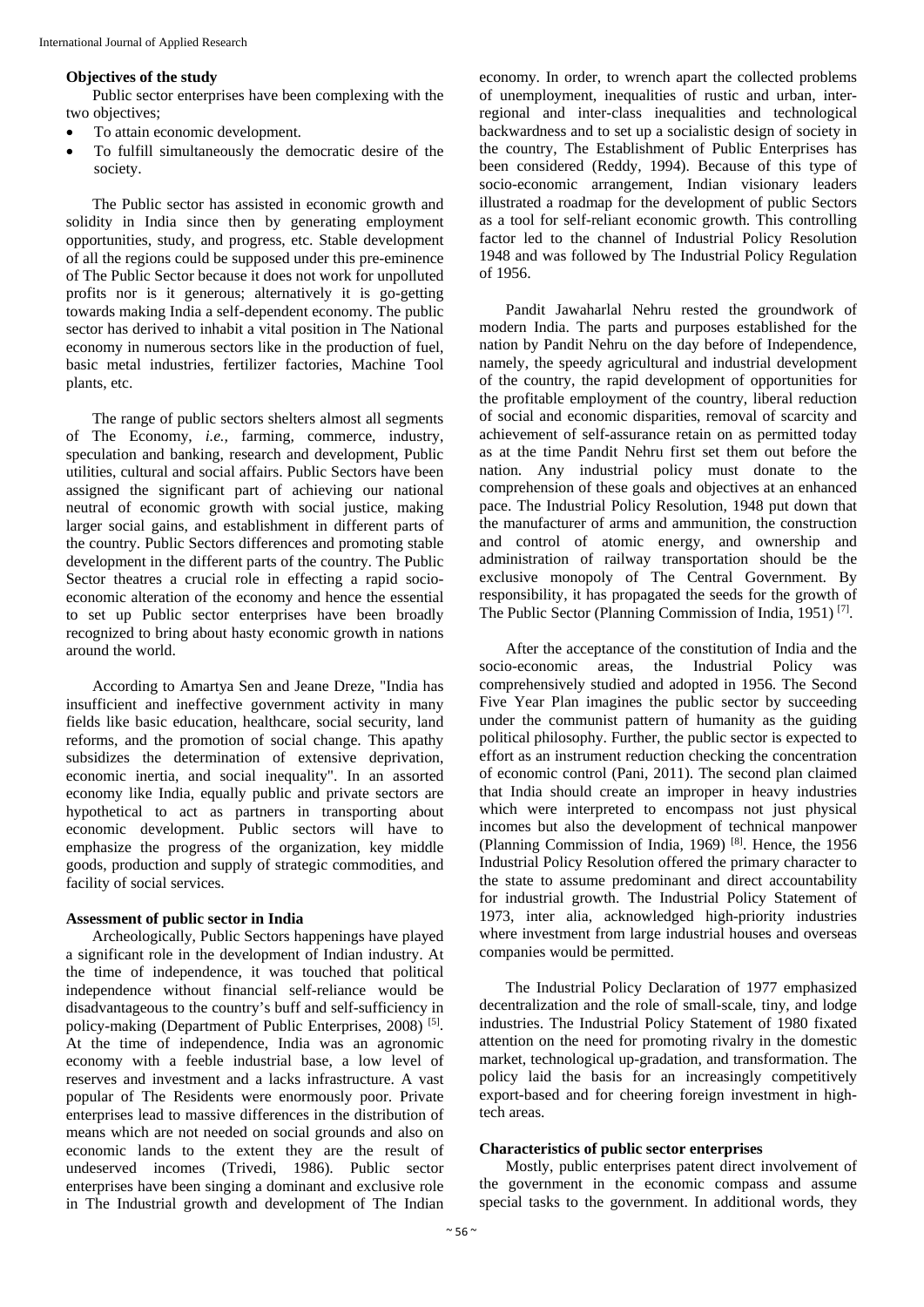characterize the government's active intrusion in economic development by appealing themselves in business actions, which are elsewhere the establishment of guidelines and the formation of an encouraging environment aimed at the isolated sector. Hence, they are eminent from other conformist government organizations by their means of conducting economic and commercial activities.

The distinguishing of public enterprises is exceedingly influenced by some features like ideology, politics, history, level of economic enlargement, etc. for example, in countries which work socialist kind economics, the worldwide character of the public enterprises is to attitude in contradiction of the private sector and the tendency aspects to the removal or considerable reduction of the private sector. In some of these countries, governments have stayed on nationalization or public honour ship of energetic areas of construction. On the other hand, in countries, which activate a mixed economy, the public enterprises seem to be concerted in the traditional and well-established grounds of public utilities as well as the so-called "commanding heights" of the economy, living a significant quantity of activity in other fields to private entrepreneurs.

All those enterprises which are preserved, managed, and control by the government are entitled Public Enterprises. So, we can accomplish that the Public Enterprises are the articles either merely or the majority of shares being held by the government or government-controlled organizations. Some of the key appearances/features of The Public Enterprises are conscripted as follows;

#### **Government proprietorship and administration**

The public enterprises are preserved and managed by the central or state government or by the local specialist. The government may similarly wholly own the public enterprises or the proprietorship may partially be with the government and comparatively with the private industrialists and the public. Anyhow, the control, management, and ownership continue mainly with the government.

#### **Sponsored from government reserves**

The public enterprises get their investment from the government resources and the government has to make provision for their resources in its budget.

#### **Distinct legal article**

Public enterprises are well-known under the provision of a singular act or Company Act 2063. Any entity recognized with the provisions of such act is considered to become a distinct legal article and shall have its mutual seal. Like an ordinary person, The Public Enterprise can own, sell, stuff in its name can sue or be sued upon, and can arrive into the agreement under its name.

# **Public wellbeing**

Public enterprises are not directed by the revenue motive. Their main attention is on providing the facility or service at realistic prices. Take the case of The Indian Oil Corporation or gas authority of India Limited (GAIL) they offer fuel and gas at supported amounts to the public.

# **Eternal arrangement**

Once formed underneath the provision of law. Public Enterprise grasps the appearance of an artificial legal article

that occurs in contemplation of law. Therefore, once created beneath the law it has a continuous sequence. It means the public enterprise's presence will not be vulnerable whether employees, directors or any shareholders remain or not with the enterprise. Once shaped by law it can only be thawed by law.

#### **Sovereignty**

Public enterprise accomplishes the discrete legal article status once combined under appropriate law. It is sovereign of government and the personalities handling it. Therefore, on preserving, preparing, and operating its, it shall be observed as a discrete legal article and it shall have independence concerning financial and other activities.

#### **Facility motive**

One of the core causes behind the creation of Public enterprise is to deliver needed facilities to the overall public at inexpensive prices. For those economic and noneconomic actions which either need vast financial speculation or have a low-profit edge, the government takes initiatives to found enterprises to work on such areas over private corporations. Therefore, all activities of public enterprise in undertaking bearing in mind the people perception.

#### **Public responsibility**

Public enterprises are maintained by the government. The Government is designated by the general people. People pay excises to the government which is the focal source of income for them. Therefore, circuitously general people are both proprietors and investors of the public enterprise. Accordingly, all the actions and procedures commenced by public enterprise are answerable to the public.

# **Professional motive**

While the main impartiality behind the establishment of public enterprise is to deliver service to the universal public at a realistic price, the component of profit cannot be wholly overlooked. The Public Enterprise provides amenities and products to the public and others at a sensible price which also contains some amount of profit. This revenue is indispensable for the existence and development of The Public Enterprise.

# **Conception of domination**

Government tends to found public enterprise consuming domination condition for those services which are of the elementary necessity of general public and involves severe control on quality, amount and price.

#### **Extreme protocols**

The government strategies and protocols strengthen the public enterprises to detect redundant procedures in their processes. This makes the mission of the association very penetrating and weighty.

Possessed, managed and measured by the government, subsidized by the government. Welfare-oriented focus on community utility facilities, accountable to parliament and the adherence of government conventionalism is necessary.

#### **Economic transformations in India**

It is well-identified that from 1951 to 1991, Indian legislators were trapped to a path of centralized economic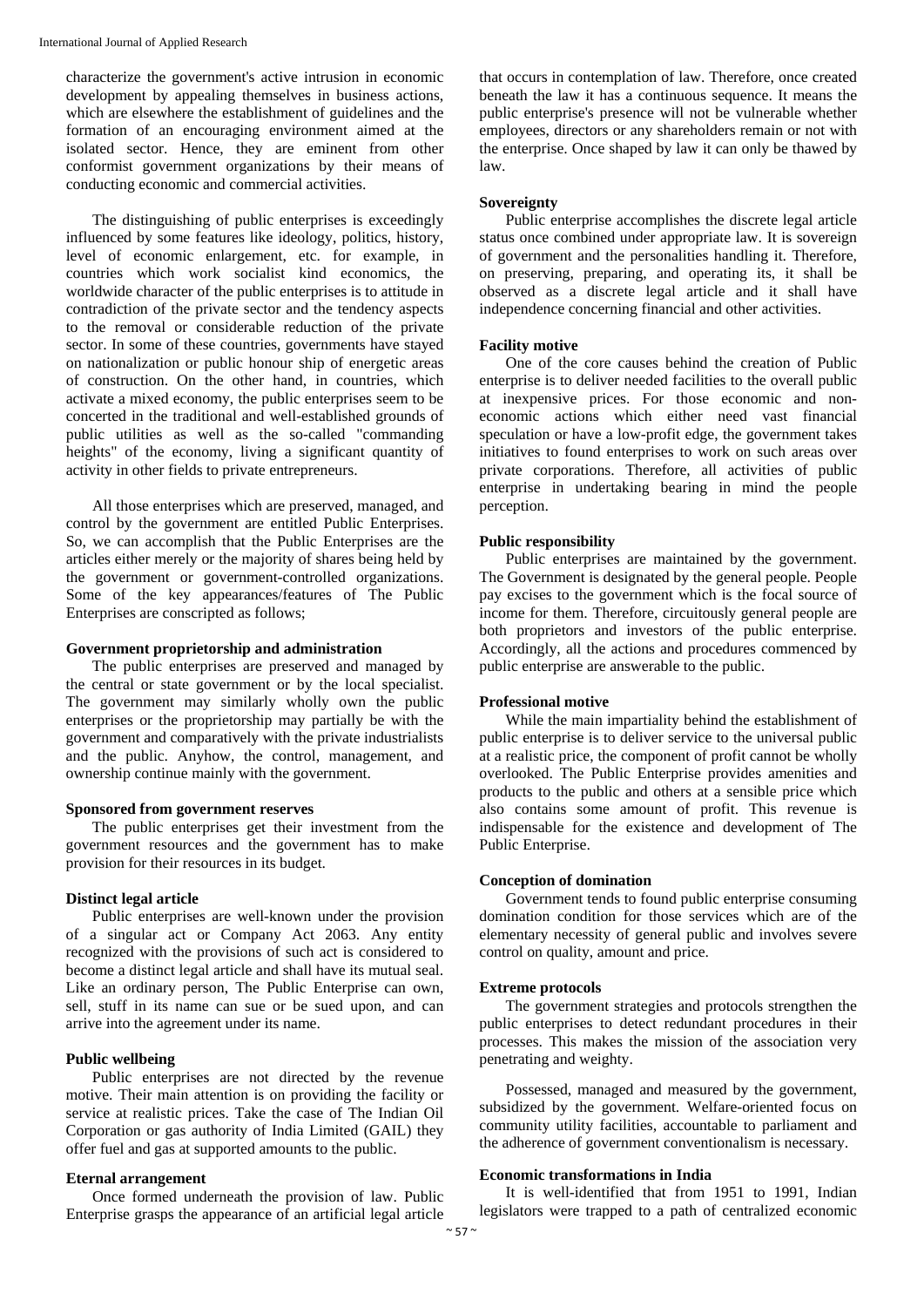development escorted by extensive regulatory panels over the economy. The tactic was erected on an inward-looking import replacement prototypical of development. This was manifest from the design of the country's second five-year Plan, which had been seriously prejudiced by the Soviet model of development. Numerous sanctioned and expert assessments are originated by the GOI recommended incremental liberalization of the economy in diverse zones, but then again these did not discourse the important matters facing the economy. India's economy went over several affairs of economic liberalization in the 1970s and the 1980s beneath Prime Minister Indira Gandhi and later, Rajiv Gandhi. Though, these encounters at economic liberalization were unenthusiastic, contradictory, and frequently selfreversing in portions. In, disparity, the economic improvements hurled in the 1990s were much extensive and profound and decidedly noticeable a U-turn in the path of The Economic policy tracked by India thru the last forty years of centralized economic forecasting.

The year 1991 is a milestone in the post-independence economic history of India. The country confronted a severe economic emergency, generated in the part by a grave steadiness of payments situation. The catastrophe was converted into a chance to sign some vital distinctions in the content and approach to economic strategy. India grieved a most vital economic devastation in 1991, due basically to the effects of oil price surprises, the downfall of the Soviet Union and the shrill exhaustion of its foreign exchange investments. The economic emergency ran India, under the Indian National Congress, to cut the budget discrepancy and Implement numerous economic improvements, including sharp cuts in tariff and non-tariff barricades, liberalization of FDI rules, exchange rate and banking improvements, and an important reduction in the GOI's switch over private sector investment. These reforms said the improvement of economic development and ran to an outburst in FDI actions to India in the mid-1990s.

The 1990s developments rehabilitated the assumption climate, improved business guarantee, and produced a tendency of commercial hopefulness. This has entered into an unhurried enhancement in the attractiveness of the comprehensive commercial sector, the revitalization in the production sector, and hurtling up in the rate of assumption. India's exports originated to scramble. Its foreign exchange reserves, which for areas had floated around 5 billion dollars, rose exponentially later the economic enhancements and in slight extra than a period had risen to 300 billion dollars. Indian industries that occasionally expressed out of India were unexpectedly participating all over the world and even in some industrialized countries. When, in 2009, the group of 20(G-20) was elevated to the level of a forum for leaders, India was a momentous fellow of this global policy group. The globalization of India has assumed rise to new opportunities but it has also brought with it innovative tasks and responsibilities.

# **Endowment of public sector to evolution**

The public sector has been playing an energetic part in the economic growth of the country. The public sector has come to inhabit such a significant place in our economy that its real performance is contingent basically on the accomplishment of the country's economic and social

penalty area. Public sectors are considered a commanding engine of economic growth and an important tool of selfreliance. The chief contributions of public enterprises to the country's economy may be defined as follow:

# **Durable industrial base**

The Public sector has meaningfully contributed to the GDP at feature cost. The share of the industrial sector has progressively amplified during the preparation decades. The government has supported the industrial base noticeably by placing outstanding emphasis on setting up industries like iron and steel, heavy engineering, coal, heavy electrical machinery, etc. Because of low cost-effectiveness potential, these productions do not discover favor with private entrepreneurs in India.

# **Wealth establishment**

The public sector nurtures an authoritative procedure of wealth formation. It can gather the saving and make their speculation in the industrious channels. It is evident from The Indian case. During two decades of our arrangement, about 54% of the entire investment of India was ended by the public sector. Of course, now the share of investment of The Public Sector is dropping after liberalization. It has converted now about  $30\%$  in the ninth plan. The nationalized bank, SBI, IDBI, Industrial finance corporation, State Finance Corporation, etc. have played a significant role in collecting savings and organization of resources. Until now the share of The Public Sector in gross domestic capital formation (GDCF) has persisted very momentously.

# **Appraisal of infrastructure**

Infrastructure is the pillar of an economy. The Public sector plays an energetic role in the progression of infrastructural expansion. The public consultant approves the approach to make appropriate expansion of irrigation amenities and power and energy, without which agricultural growth is not possible. Without road, railways, and electricity no industrial advancement can be supposed of. The Public Sector has established the road, rail, air, and sea conveyance system. The development has become diverse only due to the public sector.

# **Substantial of gaps**

At the time of independence, there occurred serious gaps in the industrial building of the country, predominantly in the grounds of substantial industries such as steel, heavy Machine tools, chemicals and fertilizers, defense equipment, etc. public sector has assisted to seal up these gaps. The elementary infrastructure essential for speedy industrialization has been built up, through the construction of deliberate capital goods. The public sector has substantially enlarged the industrial base of the country.

# **Engagement**

The Public Sector has fashioned millions of jobs to challenge the joblessness problem in the country. The Public Sector accounts for around two-thirds of the entire engagement in the prepared industrial sector in India. By taking over many sick units, the Public sector has endangered the employment of millions public sector has also subsidized a lot towards the enhancement of occupied and living conditions of employees by serving as a model employer.